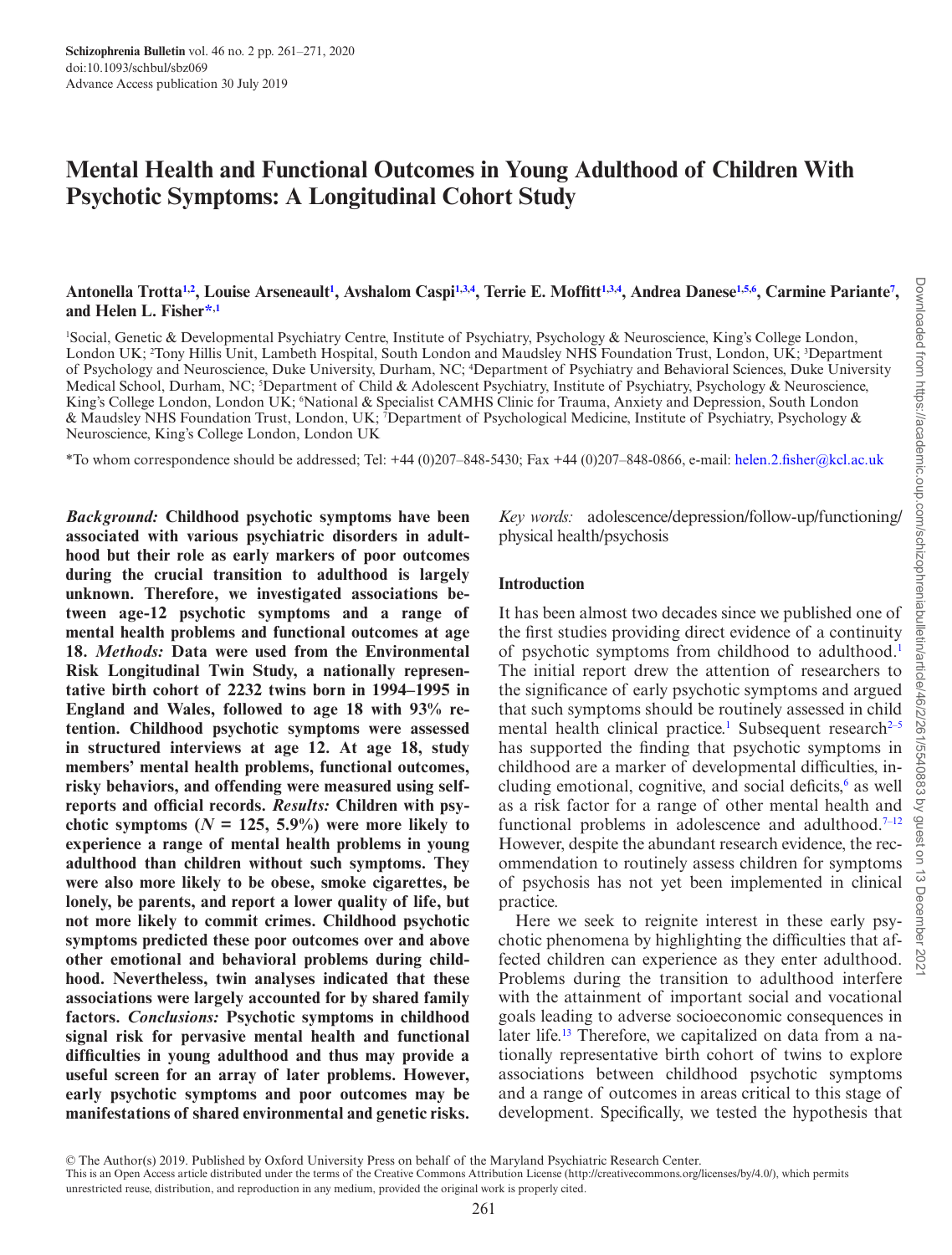psychotic symptoms at age 12 would predict a higher prevalence of mental health problems, worse social and occupational functioning, engaging in more risky behaviors, and higher rates of offending at age 18.

Guided by previous literature, we additionally tested whether childhood psychotic symptoms contributed to poor outcomes independently of individual and family characteristics, comorbid childhood psychopathology, and familial risk. First, we adjusted analyses for study member's sex, their IQ at age 5, and their family's socioeconomic status (SES), as previous studies have identified male gender, $^{14}$  early cognitive impairment, $^{6,15}$  $^{6,15}$  $^{6,15}$  $^{6,15}$  and lower family SES<sup>16</sup> as predictors of poorer outcomes in individuals with psychosis. Second, we attempted to disentangle the specific impact of childhood psychotic symptoms on poor outcomes in young adulthood, by adjusting for mental health problems that commonly co-occur with these early psychotic phenomena, namely depression, anxiety, conduct disorder, attention-deficit hyperactivity disorder  $(ADHD)$ , and self-injurious behaviors,<sup>2,[6](#page-8-1)</sup> several of which have also been linked to poorer adult outcomes.<sup>17–19</sup> Finally, we investigated whether childhood psychotic symptoms predicted poorer age-18 outcomes over and above shared familial risk factors. Having one or more biological parents with a history of psychosis has been associated with a greater risk of psychotic symptoms in offspring, $^{20}$  and twin studies have suggested that both shared genetic and environmental familial risk factors contribute to variability in early psychotic phenomena.[21](#page-9-3) Moreover, familial risk factors implicated in the etiology of childhood psychotic symptoms, such as maltreatment and genetic susceptibility, have also been shown to predict poor functioning in young adulthood[.22](#page-9-4)[,23](#page-9-5) To take into account familial risk, we initially adjusted associations for familial psychopathology. We then used a discordant twin approach by comparing young-adult outcomes between twins growing up in the same family, where one twin had experienced psychotic symptoms at age 12 and the other had not. Because these twins share most of their family-wide environment and (at least 50% of) their genes, these analyses control for the majority of the familial risk factors shared between members of a family.

## **Methods**

## *Study Cohort*

Participants were members of the Environmental Risk (E-Risk) Longitudinal Twin Study, which tracks the development of a birth cohort of 2232 British children. The sample was drawn from a larger birth register of twins born in England and Wales in 1994–1995.<sup>[24,](#page-9-6)25</sup> Briefly, the E-Risk sample was constructed in 1999–2000, when 1116 families (93% of those eligible) with same-sex 5-year-old twins participated in home visit assessments. This sample comprised 56% monozygotic (MZ) and 44% dizygotic (DZ) twin pairs; sex was evenly distributed within zygosity

(49% male). E-Risk participants are representative of UK households across the spectrum of neighborhood socioeconomic conditions: 27.0% of E-Risk participants lived in "wealthy achiever" neighborhoods compared to 25.4% of households nationwide, 7.2% vs 11.5% lived in "urban prosperity" neighborhoods, 26.8% vs 27.4% lived in "comfortably off" neighborhoods, 13.2% vs 13.8% lived in "moderate means" neighborhoods, and 25.8% vs  $21.2\%$  lived in "hard-pressed" neighborhoods.<sup>26</sup> E-Risk underrepresents urban prosperity neighborhoods because such households are likely to be childless.

Follow-up home visits were conducted when the children were aged 7 (98% participation), 10 (96%), 12 (96%), and 18 years (93%). Home visits at ages 5, 7, 10, and 12 years included assessments with participants as well as their mother (or primary caretaker); the home visit at age 18 included structured interviews only with the participants. Each twin participant was assessed by a different interviewer. The average age of the twins at the time of the age-18 assessment was 18.4 years  $(SD = 0.36)$ ; all structured interviews were conducted after the 18th birthday. There were no differences in SES assessed when the cohort was initially defined ( $\chi^2$  = 0.86, *P* = .65), age-5 IQ scores ( $t = 0.98$ ,  $P = .33$ ), or age-5 internalizing or externalizing behavior problems ( $t = 0.40$ ,  $P = .69$ , and  $t = 0.41$ ,  $P = .68$ , respectively), between those who did and did not take part at age 18.

The Joint South London and Maudsley and the Institute of Psychiatry Research Ethics Committee approved each phase of the study. Parents gave informed consent and twins gave assent between 5 and 12 years and then informed consent at age 18.

# *Childhood Psychotic Symptoms*

E-Risk families were visited by interviewers when children were aged 12. Each child was privately interviewed about 7 psychotic symptoms pertaining to delusions and hallucinations. Items and interviewer notes were assessed by a psychiatrist expert in schizophrenia, a psychologist expert in interviewing children, and a child and adolescent psychiatrist to verify the validity of the symptoms. This structured interview and coding procedure has been described in detail previously<sup>[6](#page-8-1)</sup> and in the supplementary [materials.](http://academic.oup.com/schizophreniabulletin/article-lookup/doi/10.1093/schbul/sbz069#supplementary-data) At age 12, 125 (5.9%) children were designated as experiencing at least 1 definite psychotic symptom. This is similar to the prevalence of psychotic symptoms in other community samples of children and adolescents.<sup>2,[27](#page-9-9)</sup> Note, only one of these children was diagnosed with a psychotic disorder.

# *Young-Adult Psychopathology*

During the age-18 interview, interviewers assessed participants' mental health over the previous 12 months including depressive disorder  $(n = 414, 20.1\%)$ , generalized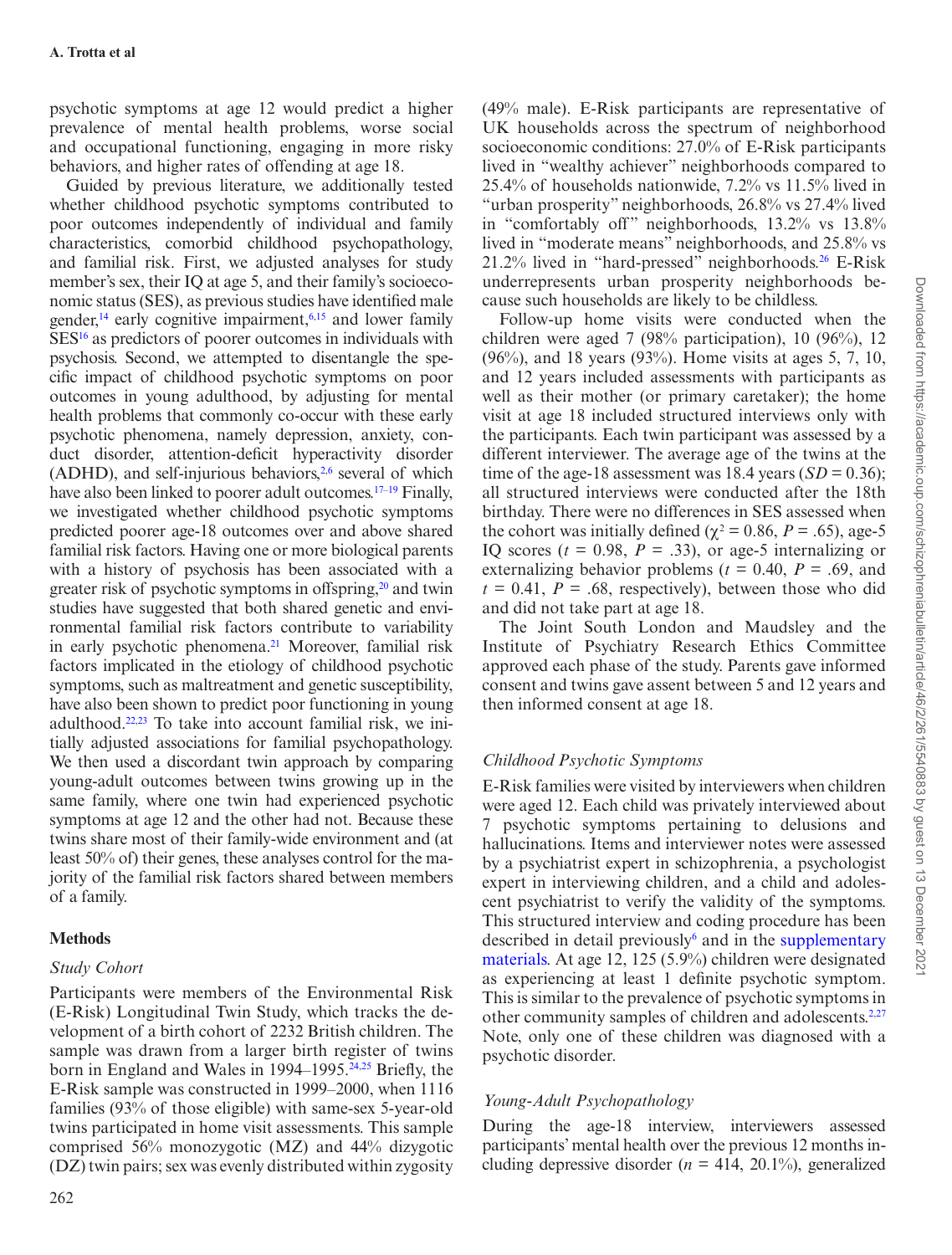Downloaded Downloaded from https://academic.oup.com/schizophreniabulletin/article/46/2/261/5540883 by guest on 13 December 2021from https: /academic.oup.com/schizophreni

abulletin/article/46/2/26

/5540883

੍ਰ anest  $\Xi$  $\vec{\omega}$ 

mber

anxiety disorder  $(n = 153, 7.4\%)$ , alcohol dependence (*n* = 573, 27.8%), cannabis dependence (*n* = 124, 6.0%), dependence on other drugs ( $n = 20, 1.0\%$ ), and conduct disorder (*n* = 309, 15.0%) according to *Diagnostic and Statistical Manual of Mental Disorders, Fourth Edition* (*DSM-IV*) criteria,<sup>28</sup> post-traumatic stress disorder (PTSD;  $n = 90, 4.4\%$  and ADHD ( $n = 171, 8.3\%$ ) according to DSM-5 criteria.<sup>29</sup> Other drugs included nonprescription use of stimulants, sedatives, cocaine/crack, painkillers, street opiates, club drugs, hallucinogens, and inhalants. Assessments were conducted in face-to-face structured interviews using the Diagnostic Interview Schedule.<sup>30</sup>

Each E-Risk participant was privately interviewed about 13 psychotic *experiences* occurring between ages 12 and 18. Seven items pertained to delusions and hallucinations (see earlier) and 6 items pertained to unusual experiences which drew on item pools since formalized in prodromal psychosis instruments including the Structured Interview for Prodromal Syndromes and Prodromal Questionnaire.<sup>31</sup> Interviewers coded each item 0, 1, 2 indicating respectively "not present," "probably present," and "definitely present." All 13 items were summed to create a psychotic experiences scale (range = 0–18, *M* = 1.19, *SD* = 2.58). Just over 30% of participants had at least one psychotic *experience* between ages 12 and 18 (coded 1; *n* = 623, 30.2%), whereas 69.8% reported no psychotic experiences (coded 0;  $n = 1440$ ). These self-reported experiences capture a broader spectrum of more commonly occurring subthreshold psychotic phenomena than psychotic *symptoms* and have not been subject to clinical verification. We additionally examined clinicianverified adolescent psychotic *symptoms* as a secondary outcome, using the same methodology as used at age 12 in this cohort.<sup>[6](#page-8-1)</sup> Responses to the 7 hallucination/delusion items were verified by a team of clinicians, including child and adolescent psychiatrists, to capture more clinically pertinent psychotic symptoms. Between ages 12 and 18, 2.9%  $(n = 59)$  of participants were designated as having experienced at least 1 definite psychotic *symptom.* Both measures are described in more detail in the [supplementary materials](http://academic.oup.com/schizophreniabulletin/article-lookup/doi/10.1093/schbul/sbz069#supplementary-data).

To assess suicide attempts, participants were asked whether they had tried to kill themselves or attempted suicide between ages 12 and 18. If they answered positively, further questions about the specific events were asked to obtain details and to establish whether they were accompanied by intent to die. To assess self-harm, participants were asked whether they had ever tried to hurt themselves, to cope with stress or emotional pain. A total of 79 (3.8%) Study members reported a suicide attempt and 280 (13.6%) reported self-harm at age 18. No Study member completed suicide.

Recent evidence suggests that mental health outcomes often correlate with each other.<sup>32</sup> Therefore, we also tested the effect of childhood psychotic symptoms on the accumulation of poor mental health outcomes in adulthood, by summing all of the dichotomized scores for the different mental health and substance use problems.

#### *Functional Outcomes in Young Adulthood*

*Psychosocial.* Life satisfaction was assessed by the Satisfaction with Life Scale<sup>33</sup> and social isolation via the Multidimensional Scale of Perceived Social Support<sup>34</sup> at age 18. We measured current feelings of loneliness using 4 items from the UCLA Loneliness Scale, version 3.[35](#page-9-17) Participants' social isolation, low life satisfaction, and loneliness had no predetermined cutoff point, so for these variables we defined poor functioning a priori as being among the 20% highest scoring participants for that outcome.<sup>19</sup>

Sexual behavior was assessed at age 18 with a computer questionnaire based on the 1990 British National Survey of Sexual Attitudes and Lifestyles.<sup>36[,37](#page-9-20)</sup> The presence of at least 2 of the following items were used to create the risky sexual behavior variable: having had 3 or more sexual partners ever, "never or only sometimes" using contraception, "usually or always" having sex after drugs/alcohol, having contracted a sexually transmitted disease, sexual intercourse before age 16, having had (or caused) a pregnancy. A total of 524 (25.8%) study members reported risky sexual behavior.

Participants were classified as parents if a previous pregnancy had resulted in a live birth or if they were currently pregnant. Girls (2.9%) and boys (1.1%) had experienced or caused at least 1 pregnancy that had resulted in live birth, and 1.7% of girls were pregnant at the age-18 interview. The observed rates match the UK national figures on live births for this age group[.38](#page-9-21)

*Socioeconomic*. Low educational attainment was assessed by whether participants did not obtain or scored low (grade D–G) on their General Certificate of Secondary Education (GCSE). GCSEs are a standardized examination taken at the end of compulsory education in the United Kingdom at age 16. Individuals were considered to be not in education, employment or training (NEET) if they reported that they were neither studying, nor working in paid employment, nor pursuing a vocational qualification or apprenticeship training (not due to being on holiday or being a parent). In our cohort, 11.6%  $(n = 239)$  of participants were NEET, matching UK national figures.<sup>[39](#page-9-22)</sup>

Criminal cautions/convictions were assessed through the UK Police National Computer records searched by the UK Ministry of Justice, and include participants cautioned or convicted in the United Kingdom through age 19 (*n* = 222, 10.8%).

*Physical Health*. Body mass index (BMI) was calculated by dividing weight in kilograms by height in meters' squared; overweight was defined as a BMI greater than or equal to 25 ( $n = 519, 25.6\%$ ). Tobacco dependence  $(n = 183, 8.9\%)$  was assessed using the Fagerstrom Test for Nicotine Dependence.<sup>40</sup> We measured sleep quality at age 18 years using the Pittsburgh Sleep Quality Index.<sup>[41](#page-9-24)</sup>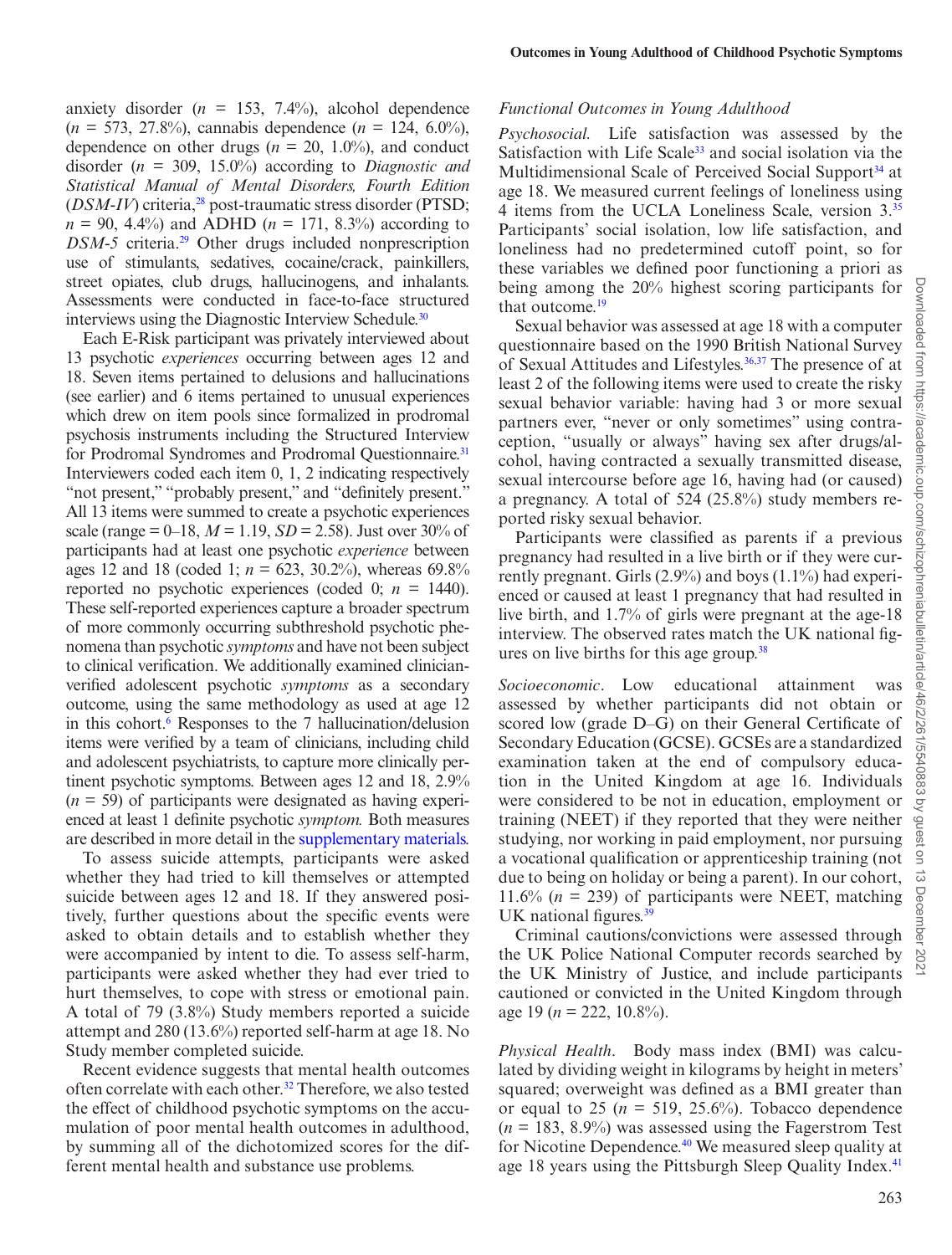It consists of 18 self-report items relating to individuals' sleep patterns and different forms of sleep impairment in the past month. These questions, scored from 0 to 3, were summed to produce a global score ranging from 0 to 21, with higher scores reflecting worse sleep quality. We adopted the cutoff score of 6 or more as indicative of sleep problems[.42](#page-9-25)

A cumulative score was also created by summing the dichotomized functional outcomes for each individual.

#### *Covariates*

To adjust for the potentially confounding effects of individual and family characteristics, comorbid psychopathology, and familial risk, we included as covariates the study participants' sex, age-5 IQ, family socioeconomic status, participants' symptoms of depression, anxiety, self-harm/suicidal behavior, ADHD, and conduct disorder at age 12, as well as family psychiatric history and maternal psychotic symptoms. All covariates are described in detail in [table 1.](#page-4-0)

#### *Statistical Analyses*

Stata, version 15, was used for all analyses.<sup>49</sup> We estimated the risk ratios for age-18 mental health and functional outcomes for participants who reported psychotic symptoms at age 12 compared to those who did not, using Poisson regression models. We chose Poisson over logistic regression models to obtain risk ratios for dichotomous outcomes,<sup>50</sup> which are a more easily interpretable measure of risk particularly when outcomes are relatively common. All of the analyses were corrected for the nonindependence of twin observations using the Huber– White variance estimator.<sup>51</sup> To test whether the effect of childhood psychotic symptoms on age-18 outcomes was accounted for by the participants' individual characteristics (sex, childhood IQ), family SES, or other psychopathology at age 12, we included these as potential covariates in our regression models. To take into account the role of measured familial liability to psychopathology, we also included family psychiatric history and maternal psychotic symptoms, in the adjusted models. In addition, we conducted a discordant twin analysis, using fixed-effects models with robust standard errors, $52$  to test the hypothesis that twins with childhood psychotic symptoms would be more likely to have poorer age-18 outcomes than their unaffected co-twins over and above shared family-wide environmental and genetic risk factors.

#### **Results**

#### *Childhood Psychotic Symptoms and Mental Health Outcomes in Young Adulthood*

Participants reporting childhood psychotic symptoms were more likely than those without psychotic symptoms to have poor mental health at age 18 [\(table 2](#page-5-0), model 1). Only 21 of the original 125 individuals (16.8%) with psychotic symptoms at age 12 did not have any of the mental health problems investigated at age 18. Risks were elevated across almost all mental health outcomes, with the exception of PTSD. Individuals with childhood psychotic symptoms were also at higher risk of suicide and/or selfharm, tobacco dependence, and cannabis dependence.

Adjusting for a range of individual and family characteristics slightly attenuated the associations ([table 2](#page-5-0), model 2). However, the associations between age-12 psychotic symptoms and age-18 psychotic experiences and symptoms, depression, anxiety, self-injurious behaviors, tobacco dependence, as well as the total number of mental health problems remained statistically significant even after controlling for gender, childhood IQ, family SES, and other childhood psychopathology [\(table 2,](#page-5-0) model 3).

#### *Childhood Psychotic Symptoms and Young-Adult Functional Outcomes*

Participants who reported psychotic symptoms at age 12 had poorer psychosocial functioning at age 18 ([table 3](#page-5-1), model 1), including lower levels of life satisfaction, higher levels of loneliness and social isolation, as well as greater risk of parenthood, risky sexual behaviors, being overweight, sleeping problems, lower educational attainment, and being NEET. However, no significant associations were found with criminal offences by young adulthood. Only 11 of the original 125 individuals (8.8%) with psychotic symptoms at age 12 did not have any of the adverse functional outcomes investigated at age 18.

Individual and family characteristics, and other psychopathology at age 12 slightly attenuated the associations between childhood psychotic symptoms and functional outcomes (table  $3$ , models  $2-3$ ). Nonetheless, age-12 psychotic symptoms still increased the risk of life dissatisfaction, loneliness and social isolation, parenthood, risky sexual behaviors, being overweight, sleep problems, lower educational attainment, and total number of functional problems at age 18, over and above demographic characteristics and other forms of childhood psychopathology.

#### *The Role of Genetic and Shared Environmental Factors in the Association Between Childhood Psychotic Symptoms and Outcomes in Young Adulthood*

The associations between childhood psychotic symptoms and age-18 mental health and functional outcomes largely remained significant after further adjustment for family history of mental health problems and maternal psychotic symptoms ([table 4\)](#page-6-0). However, family psychiatric history seemed to reduce the associations between age-12 psychotic symptoms and social isolation and risky sexual behaviors in young adulthood.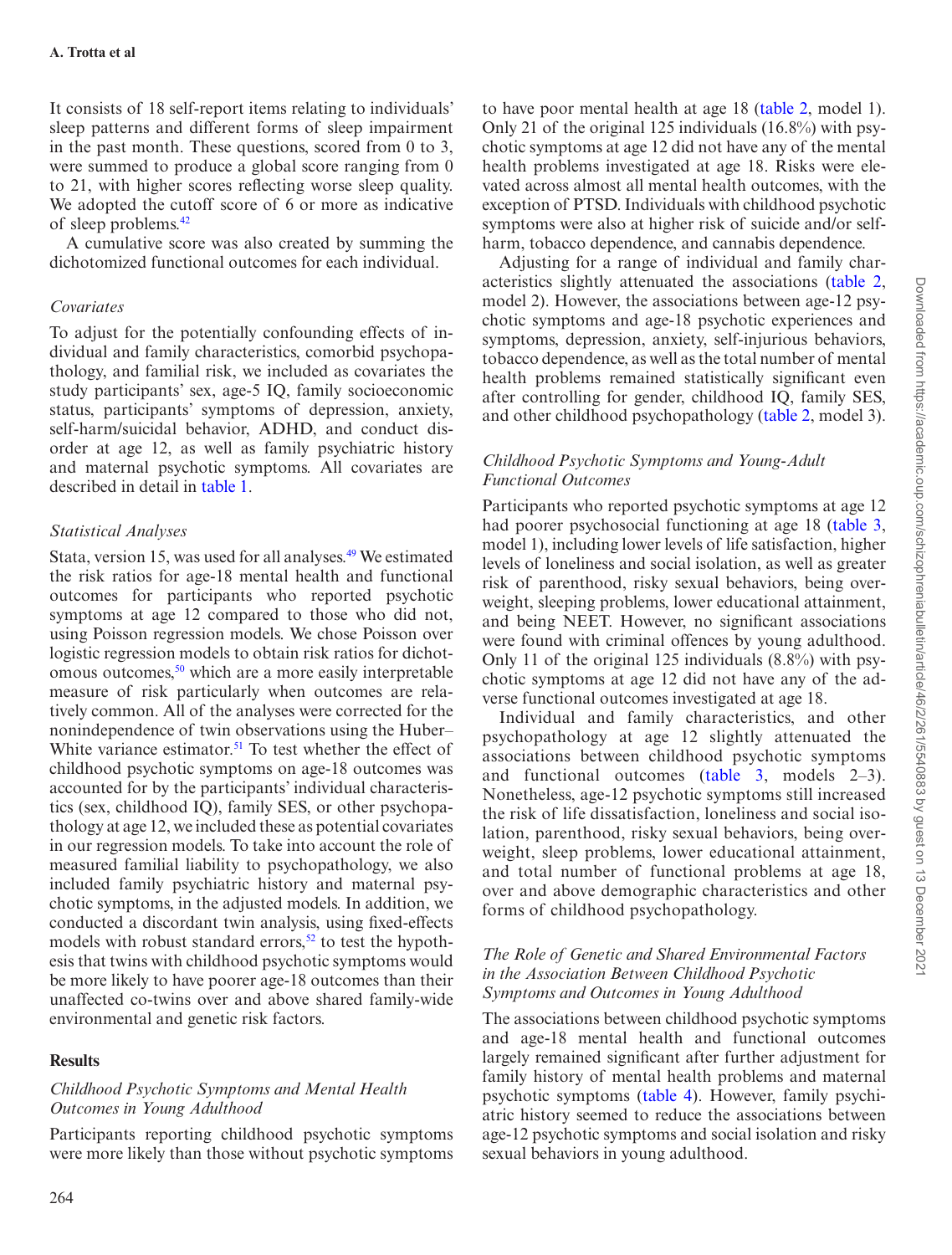<span id="page-4-0"></span>

|                                                                |                    |                   |                                                                                                                                                                                                                                                                                                                                                                                                | Prevalence $n$ (%) or $M(SD)$                 |                                              |
|----------------------------------------------------------------|--------------------|-------------------|------------------------------------------------------------------------------------------------------------------------------------------------------------------------------------------------------------------------------------------------------------------------------------------------------------------------------------------------------------------------------------------------|-----------------------------------------------|----------------------------------------------|
| Measure                                                        | Age(s)<br>Assessed |                   | Informant Description                                                                                                                                                                                                                                                                                                                                                                          | Childhood<br>Psychotic<br>Symptoms<br>Present | Childhood<br>Psychotic<br>Symptoms<br>Absent |
| Childhood<br>IQ                                                | 5                  | Partici-<br>pant  | Vocabulary and Block design subtests on a short form of the<br>Wechsler Preschool and Primary Scale of Intelligence-Revised.<br>Children's IQs were prorated following procedures described by<br>Sattler <sup>43</sup>                                                                                                                                                                        | 89.1 (14.1)                                   | 96.3 (14.4)                                  |
| Low family<br>socioeco-<br>nomic status                        | 5                  | Parents           | Participants' family socioeconomic status was defined using a<br>standardized composite of parents' income, education, and social<br>class ascertained at childhood phases of the study, which loaded<br>significantly onto one latent factor. <sup>44</sup> The latent factor was divided<br>in tertiles                                                                                      | 53 (42.4)                                     | 658 (32.9)                                   |
| Family<br>history of<br>psychiatric<br>disorder                | 12                 | Mother            | The Family History Screen was used to assess treatment or hos-<br>pitalization for a DSM psychiatric disorder or substance-use<br>problem or attempted or completed suicide for any of the child's<br>biological mother, father, grandparents, or aunts and uncles,<br>which was converted to a proportion $(0-1.0)$ of family members<br>with a history of psychiatric disorder <sup>45</sup> | 0.5(0.3)                                      | 0.4(0.3)                                     |
| Maternal<br>psychosis                                          | 12                 | Mother            | Maternal history of psychosis was assessed using the Diag-<br>nostic Interview Schedule for DSM-IV, <sup>30</sup> which provides a<br>symptom count for characteristic symptoms of schizophrenia (eg,<br>hallucinations, delusions, anhedonia). This was dichotomized to 0<br>vs 1 or more                                                                                                     | 33 (26.6)                                     | 317 (15.9)                                   |
| Depression                                                     | 12                 | Partici-<br>pant  | Depressive symptoms were assessed using the Children's Depres-<br>sion Inventory (CDI). <sup>46</sup> Children who scored 20 or more were<br>deemed to have clinically significant depressive symptoms                                                                                                                                                                                         | 12(9.6)                                       | 105(5.2)                                     |
| Anxiety                                                        | 12                 | Partici-<br>pant  | Anxiety symptoms were assessed via private interviews using<br>the 10-item version of the Multidimensional Anxiety Scale for<br>Children (MASC). <sup>47</sup> An extreme anxiety group was formed with<br>children who scored at or above the 95th percentile                                                                                                                                 | 20(16.0)                                      | 107(5.3)                                     |
| Attention-<br>deficit hy-<br>peractivity<br>disorder<br>(ADHD) | 5, 7, 10, 12       | Mother<br>Teacher | ADHD was assessed using the $DSM-IV^{28}$ and the requirement of<br>symptom onset prior to age 12 was met if parents or teachers re-<br>ported more than 2 ADHD symptoms at ages 5, 7, 10, or 12 years                                                                                                                                                                                         | 5(4.6)                                        | 60(3.2)                                      |
| Conduct dis-<br>order                                          | 12                 | Mother<br>Teacher | Diagnoses of conduct disorder were based on mothers' and<br>teachers' reports of children's behavior problems using the<br>Achenbach family of instruments and additional DSM-IV <sup>28</sup> items<br>which have previously been described. <sup>48</sup> Conduct disorder was<br>assumed present if it was diagnosed at ages 5, 7, 10, or 12 years                                          | 18(14.4)                                      | 55 $(2.7)$                                   |
| Childhood<br>suicidal or<br>self-harm<br>behavior              | 10, 12             | Mother            | Report of self-harm or suicide attempt made in past 6 months, at<br>either assessment                                                                                                                                                                                                                                                                                                          | 11(8.8)                                       | 51(2.5)                                      |

*Note: DSM*, *Diagnostic and Statistical Manual of Mental Disorders*.

Most of the associations between childhood psychotic symptoms and poor mental health and functional outcomes at age 18 disappeared when twin pairs within the same family were compared to each other [\(table 5](#page-7-0)), suggesting that shared genetic and environmental factors might contribute to these associations. However, associations remained significant for psychotic symptoms, loneliness, and the total number of mental health problems in young adulthood, indicating that the association of childhood psychotic symptoms with these outcomes was largely independent of family-wide risk factors.

#### **Discussion**

Psychotic symptoms in childhood are a well-known risk factor for clinically relevant psychosis later in life.<sup>53</sup> Using a nationally representative prospectively assessed longitudinal birth cohort, we showed strong evidence of continuity between early psychotic symptoms in childhood and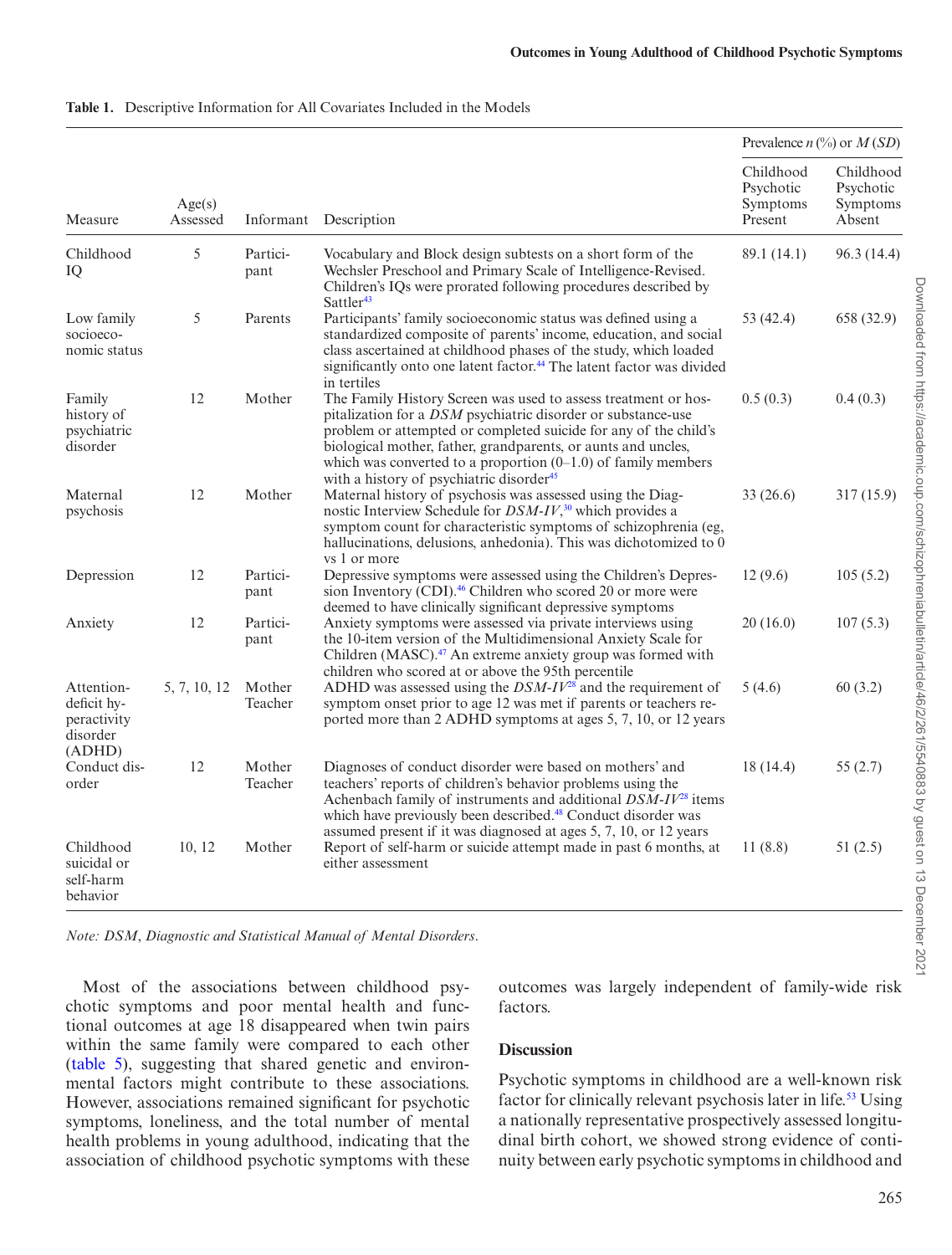|                                             | Model 1 <sup>a</sup>  |         | Model $2b$          |         | Model $3c$          |           |
|---------------------------------------------|-----------------------|---------|---------------------|---------|---------------------|-----------|
| Young-Adult Outcomes                        | RR (95% CI)           | P Value | RR (95% CI)         | P Value | RR(95% CI)          | $P$ Value |
| Mental health                               |                       |         |                     |         |                     |           |
| Psychotic experiences                       | 1.84(1.51, 2.23)      | < .001  | 1.63(1.34, 2.00)    | < .001  | 1.44(1.13, 1.84)    | .003      |
| Psychotic symptoms                          | 5.34(2.92, 9.75)      | < .001  | 5.17(2.66, 10.04)   | < .001  | 4.14 $(1.78, 9.59)$ | .001      |
| Depression                                  | 2.02(1.55, 2.61)      | < .001  | 2.04(1.57, 2.64)    | < .001  | 1.76(1.29, 2.40)    | < .001    |
| Anxiety                                     | 2.81(1.84, 4.28)      | < .001  | 2.96(1.92, 4.56)    | < .001  | 2.41(1.43, 4.06)    | .001      |
| Suicide attempts                            | $5.00$ $(3.07, 8.16)$ | < .001  | 4.84 $(3.00, 7.78)$ | < .001  | 2.86(1.42, 5.73)    | .003      |
| Self-harm                                   | 2.25(1.60, 3.15)      | < .001  | 2.27(1.63, 3.15)    | < .001  | 1.61 $(1.09, 2.40)$ | .017      |
| <b>PTSD</b>                                 | 1.19(0.54, 2.65)      | .661    | 1.17(0.54, 2.53)    | .694    | 1.29(0.53, 3.11)    | .577      |
| Conduct disorder                            | 1.65(1.16, 2.34)      | .005    | 1.33(0.95, 1.87)    | .101    | 1.19(0.80, 1.77)    | .389      |
| <b>ADHD</b>                                 | 1.99(1.25, 3.17)      | .004    | 1.62 $(1.02, 2.56)$ | .040    | 1.12(0.62, 2.02)    | .697      |
| Substance use                               |                       |         |                     |         |                     |           |
| Tobacco dependence                          | 2.53(1.67, 3.85)      | < .001  | 2.12(1.39, 3.25)    | .001    | 2.17(1.38, 3.39)    | .001      |
| Alcohol dependence                          | 1.26(0.96, 1.65)      | .100    | 1.27(0.96, 1.69)    | .093    | 1.12(0.81, 1.55)    | .475      |
| Cannabis dependence                         | 2.11(1.22, 3.66)      | .008    | 1.66(0.96, 2.87)    | .070    | 1.60(0.91, 2.80)    | .101      |
| Dependence on other drugs                   | 0.89(0.13, 5.99)      | .904    | 0.76(0.11, 5.13)    | .779    | 0.96(0.20, 4.63)    | .964      |
| Cumulative score for mental health outcomes | 2.13(1.76, 2.58)      | < .001  | 1.97(1.62, 2.38)    | < .001  | 1.65(1.31, 2.06)    | $-.001$   |

<span id="page-5-0"></span>**Table 2.**  Childhood Psychotic Symptoms and Risk of Mental Health Problems and Substance Use at Age 18 Years

*Note:* The *N* within each model is restricted to participants with non-missing data on all variables included in the multivariate models. The comparison group is those who did not have psychotic symptoms at age 12. Statistically significant results  $(P < .05)$  are presented in bold text. ADHD, attention-deficit hyperactivity disorder; CI, confidence interval; RR, risk ratio derived using Poisson regression; PTSD, post-traumatic stress disorder. The cumulative score for mental health outcomes was derived by summing all of the dichotomized scores for the different mental health and substance use problems.

a Model 1: adjusted for the nonindependence of twin observations.

b Model 2: further adjusted for gender, age-5 IQ, and family socioeconomic status.

c Model 3: further adjusted for psychopathology at age 12, including depression, anxiety, self-harm/suicidal behavior, ADHD, and conduct disorder.

<span id="page-5-1"></span>

| Table 3. Childhood Psychotic Symptoms and Risk of Adverse Functional Outcomes at Age 18 Years |  |  |  |
|-----------------------------------------------------------------------------------------------|--|--|--|
|                                                                                               |  |  |  |

|                                          | Model 1 <sup>a</sup> |         | Model $2b$        |         | Model $3c$           |         |
|------------------------------------------|----------------------|---------|-------------------|---------|----------------------|---------|
| Young-Adult Outcomes                     | RR (95% CI)          | P Value | RR(95% CI)        | P Value | RR(95% CI)           | P Value |
| Psychosocial                             |                      |         |                   |         |                      |         |
| Low life satisfaction                    | 1.88(1.42, 2.49)     | < .001  | 1.78(1.33, 2.37)  | < .001  | 1.65(1.19, 2.27)     | .002    |
| Loneliness                               | 1.83(1.48, 2.26)     | $-.001$ | 1.77(1.42, 2.19)  | < .001  | 1.44(1.11, 1.87)     | .005    |
| Social isolation                         | 1.65(1.22, 2.22)     | .001    | 1.56(1.15, 2.11)  | .004    | 1.41 $(1.02, 1.94)$  | .035    |
| Parenthood                               | 3.46(1.02, 11.75)    | .046    | 3.57(1.05, 12.12) | .041    | 4.97 $(1.50, 16.50)$ | .009    |
| Physical health                          |                      |         |                   |         |                      |         |
| Risky sexual behaviors                   | 1.53(1.19, 1.97)     | .001    | 1.40(1.09, 1.80)  | .007    | 1.37(1.03, 1.84)     | .033    |
| Overweight                               | 1.38(1.05, 1.81)     | .022    | 1.30(0.99, 1.71)  | .063    | 1.39(1.05, 1.85)     | .022    |
| Sleep problems                           | 1.42 $(1.19, 1.69)$  | $-.001$ | 1.40(1.18, 1.66)  | < .001  | 1.36(1.12, 1.66)     | .002    |
| Socioeconomic                            |                      |         |                   |         |                      |         |
| Low educational attainment               | 1.94(1.50, 2.50)     | < .001  | 1.33(1.08, 1.64)  | .007    | 1.31 $(1.01, 1.70)$  | .040    |
| <b>NEET</b> status                       | 1.87(1.21, 2.90)     | .005    | 1.44(0.97, 2.14)  | .067    | 1.41(0.89, 2.22)     | .145    |
| Criminal cautions/convictions            | 1.40(0.87, 2.25)     | .164    | 0.99(0.64, 1.53)  | .954    | 1.08(0.63, 1.84)     | .783    |
| Violent offence                          | 1.63(0.79, 3.37)     | .184    | 1.10(0.56, 2.16)  | .786    | 1.25(0.59, 2.66)     | .555    |
| Nonviolent offence                       | 1.47(0.83, 2.60)     | .186    | 1.00(0.60, 1.68)  | .990    | 1.11(0.62, 2.00)     | .723    |
| Cumulative score for functional outcomes | 1.62 $(1.37, 1.90)$  | < .001  | 1.40(1.21, 1.63)  | < .001  | 1.36(1.13, 1.62)     | .001    |

*Note:* The *N* within each model is restricted to participants with non-missing data on all variables included in the multivariate models. The comparison group is those who did not have psychotic symptoms at age 12. The cumulative score for functional outcomes was derived by summing all of the dichotomized scores for the different functional outcomes. Statistically significant results (*P* < .05) are presented in bold text. CI, confidence interval; NEET, not in education, employment or training; RR, risk ratio derived using Poisson regression. a Model 1: adjusted for the nonindependence of twin observations.

<sup>b</sup>Model 2: further adjusted for gender, age-5 IQ, and family socioeconomic status.

c Model 3: further adjusted for psychopathology at age 12, including depression, anxiety, self-harm/suicidal behavior, attention-deficit hyperactivity disorder, and conduct disorder.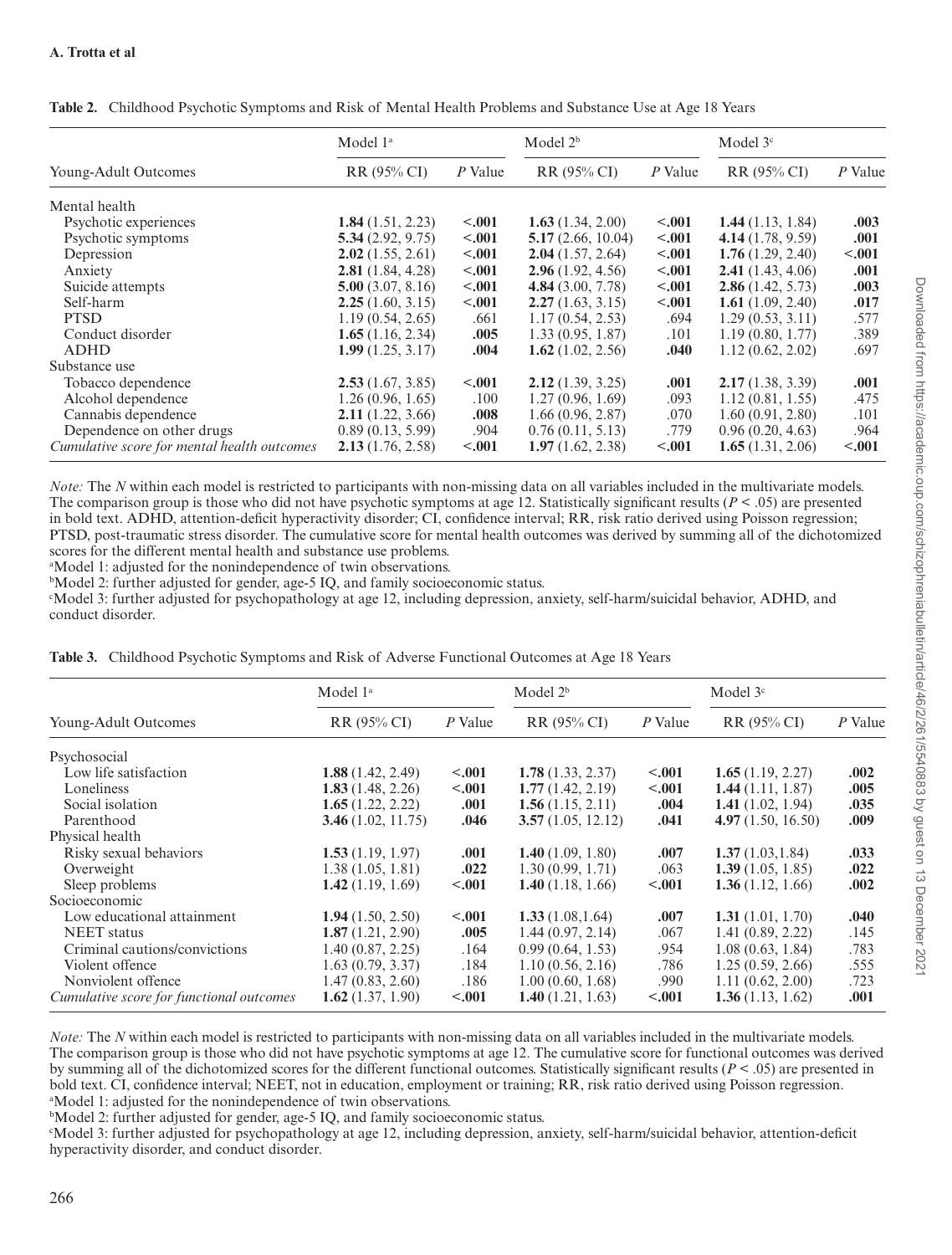<span id="page-6-0"></span>

|                        |                     | $\boldsymbol{P}$ |
|------------------------|---------------------|------------------|
| Young-Adult Outcomes   | RR (95% CI)         | Value            |
| Mental health          |                     |                  |
| Psychotic experiences  | 1.39(1.09, 1.78)    | .009             |
| Psychotic symptoms     | 3.98(1.69, 9.36)    | .002             |
| Depression             | 1.69(1.24, 2.31)    | .001             |
| Anxiety                | 2.29(1.39, 3.79)    | .001             |
| Suicide attempt        | 2.82(1.38, 5.73)    | .004             |
| Self-harm              | 1.56 $(1.04, 2.36)$ | .033             |
| Substance use          |                     |                  |
| Tobacco dependence     | 2.09(1.30, 3.35)    | .002             |
| Cumulative score for   | 1.59(1.27, 2.00)    | < .001           |
| mental health outcomes |                     |                  |
| Psychosocial           |                     |                  |
| Low life satisfaction  | 1.54(1.11, 2.15)    | .010             |
| Loneliness             | 1.43(1.11, 1.86)    | .007             |
| Social isolation       | 1.36(0.98, 1.88)    | .066             |
| Parenthood             | 4.87(1.38, 17.20)   | .014             |
| Physical health        |                     |                  |
| Risky sexual behaviors | 1.30(0.97, 1.75)    | .080             |
| Overweight             | 1.36(1.02, 1.83)    | .039             |
| Sleep problems         | 1.34(1.10, 1.63)    | .004             |
| Cumulative score for   | 1.33(1.11, 1.59)    | .002             |
| functional outcomes    |                     |                  |

*Note:* This analysis focuses only on those outcomes that were statistically significant at *P* < .05 following adjustment for covariates in [tables 2](#page-5-0) and [3](#page-5-1). Here we adjust for family psychiatric history and maternal psychotic symptoms as well as the nonindependence of twin observations, gender, age-5 IQ, family socioeconomic status, and other psychopathology at age 12. The *N* within each model is restricted to participants with non-missing data on all variables included in the multivariate models. The comparison group is those who did not have psychotic symptoms at age 12. The cumulative score for mental health outcomes was derived by summing all of the dichotomized scores for the different mental health and substance use problems. The cumulative score for functional outcomes was derived by summing all of the dichotomized scores for the different functional outcomes. Statistically significant results ( $P < .05$ ) are presented in bold text. CI, confidence interval; RR, risk ratio derived using Poisson regression.

persistence of such symptoms to young adulthood over and above shared genetic and environmental influences. Our results are in line with previous findings showing evidence of a longitudinal relationship between early psychotic symptoms and clinically relevant psychosis in adulthood<sup>1</sup> and support the hypothesis of a continuum of psychotic phenomena.[54](#page-10-4)

However, children with psychotic symptoms were more likely to experience a higher number of mental health problems in young adulthood compared to children without such symptoms including a broad spectrum of nonpsychotic psychopathology. This is in keeping with previous studies, $7,11,55$  $7,11,55$  $7,11,55$  and supports the hypothesis that early psychotic phenomena are part of a latent continuum of common mental distress.<sup>56</sup> In addition, childhood psychotic symptoms were also associated with a wide array of poor functional outcomes, leading to high personal and societal burden. It is important to note though that our results did not confirm an association between childhood psychotic symptoms and later criminal offending/antisocial behavior. These findings support the presence of different developmental pathways underlying delinquent behaviors in young adulthood, $57$ that might be characterized by the interplay of polygenic risk, conduct disorder, childhood victimization, lower cognitive abilities, and poor self-control.<sup>[58](#page-10-8)</sup> Overall, we extended existing findings by documenting that psychotic symptoms in childhood predicted a broad range of clinically relevant and functional outcomes in young adulthood over and above other forms of childhood psychopathology, and individual and family characteristics.

Our results are similar to findings from the Dunedin cohort, which also found that only a small minority of the children presenting with age-11 psychotic symptoms were free from *DSM* disorders by age 38.<sup>8</sup> Therefore, children with psychotic symptoms appear to struggle to make an optimal transition to adulthood, which may have a detrimental impact on their well-being, social relationships, and productivity throughout their adult years.

As these early psychotic phenomena appear to herald a multitude of mental health and functional problems at the crucial stage of transitioning to adulthood, this further highlights the importance of detecting psychotic symptoms early and intervening swiftly to steer the child away from such adverse developmental trajectories.<sup>[59](#page-10-9)</sup> However, our twin analyses indicated that most of the associations between childhood psychotic symptoms and poor outcomes in young adulthood were explained by familial factors suggesting that early psychotic phenomena could not be considered to be causing later problems (aside potentially from psychotic symptoms, loneliness, and the total number of mental health problems in young adulthood which remained associated when familial factors were taken into account).

This does not detract from the potential usefulness of screening children for psychotic symptoms to identify those at risk, but does indicate that interventions to prevent later adverse outcomes among such children would need to be targeted at genetic and environmental factors shared within families rather than at the psychotic symptoms themselves. Further research is required to elucidate these familial risk factors to inform preventive interventions. Given that we found psychotic symptoms predicted later adverse outcomes over and above other forms of psychopathology in childhood, implementing routine screening for psychotic symptoms in child and adolescent services may assist clinicians to identify which children presenting with common emotional and behavioral problems are most at risk of poor psychopathological and functional outcomes in young adulthood and thus require additional interventions to minimize these adverse outcomes, such as educational support services.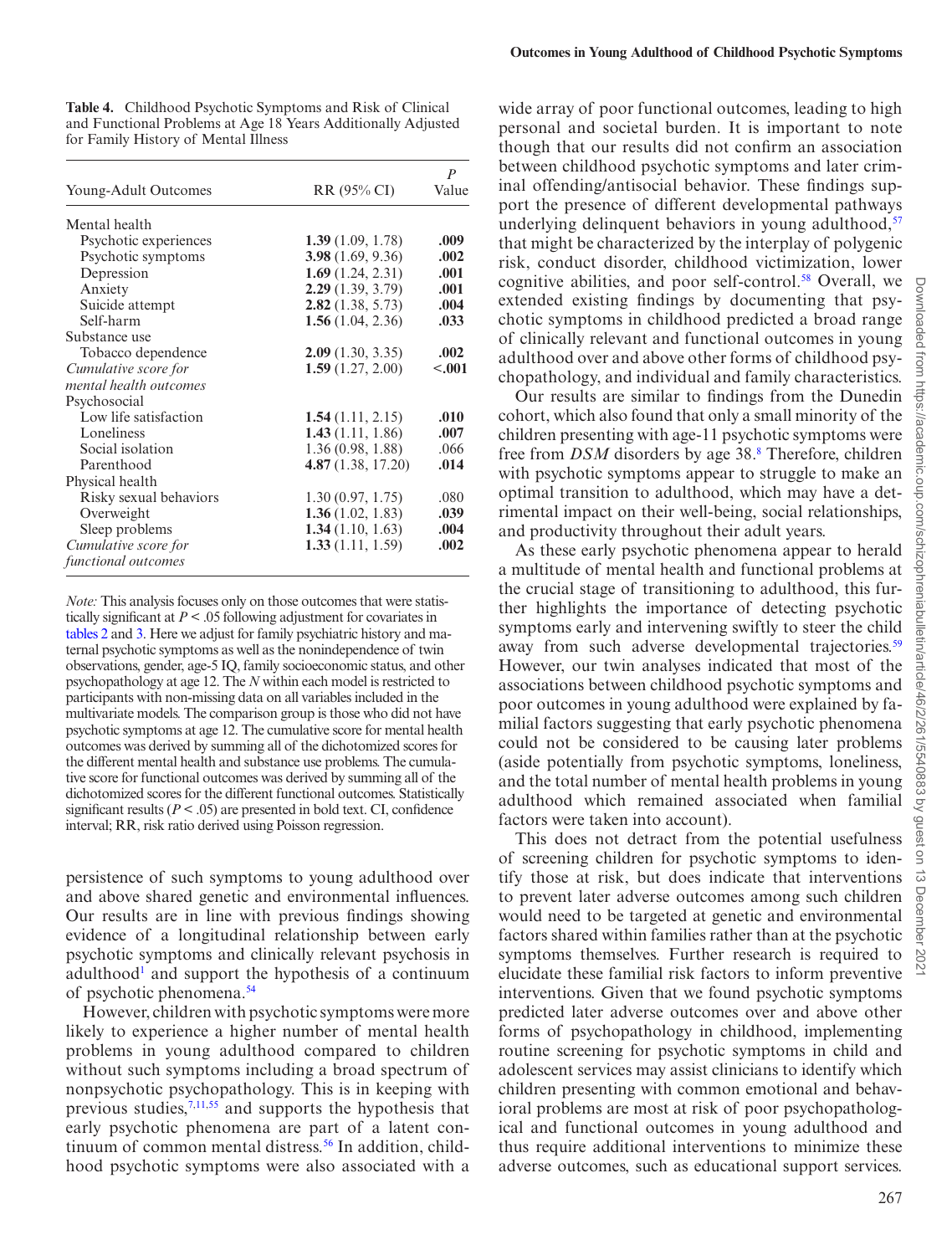<span id="page-7-0"></span>**Table 5.**  The Effect of Unmeasured Familial Risk Factors in the Associations Between Childhood Psychotic Symptoms and Clinical and Functional Outcomes at Age 18 Years Within Twins in the Same Family

| Age-18 Outcomes                                | Fixed-Effects Bivariate<br>Model |         |  |  |
|------------------------------------------------|----------------------------------|---------|--|--|
|                                                | RR (95% CI)                      | P Value |  |  |
| Psychotic experiences                          | 1.17(0.86, 1.58)                 | .318    |  |  |
| Psychotic symptoms                             | 9.00(1.14, 71.04)                | .037    |  |  |
| Depression                                     | 1.36(0.87, 2.11)                 | .172    |  |  |
| Anxiety                                        | 1.78(0.87, 3.62)                 | .113    |  |  |
| Suicide attempt                                | 1.67(0.64, 4.29)                 | .290    |  |  |
| Self-harm                                      | 1.06(0.63, 1.77)                 | .827    |  |  |
| Tobacco dependence                             | 1.00(0.57, 1.75)                 | 1.000   |  |  |
| Cumulative score for mental health<br>outcomes | 1.36(1.02, 1.81)                 | .038    |  |  |
| Low life satisfaction                          | 1.53(0.98, 2.37)                 | .061    |  |  |
| Loneliness                                     | 1.82(1.25, 2.64)                 | .002    |  |  |
| Parenthood                                     | 0.50(0.04, 5.51)                 | .571    |  |  |
| Risky sexual behaviors                         | 1.30(0.90, 1.89)                 | .163    |  |  |
| Overweight                                     | 1.32(0.91, 1.91)                 | .146    |  |  |
| Sleep problems                                 | 1.09(0.84, 1.43)                 | .505    |  |  |
| Cumulative score for functional<br>outcomes    | 1.15(0.95, 1.39)                 | .153    |  |  |

*Note:* The *N* within each model is restricted to participants with non-missing data on all variables included in the multivariate models. The comparison group is those who did not have psychotic symptoms at age 12. The cumulative score for mental health outcomes was derived by summing all of the dichotomized scores for the different mental health and substance use problems. The cumulative score for functional outcomes was derived by summing all of the dichotomized scores for the different functional outcomes. Statistically significant results  $(P < .05)$  are presented in bold text. CI, confidence interval; RR, risk ratio.

As a large proportion of children with mental health problems are not seen by psychiatric services (or at least not quickly) it will be important to consider how best to detect psychotic symptoms among children in the general population and provide interventions to promote positive outcomes in order to have a substantial impact. This is a worthwhile enterprise in order to potentially prevent the onset of enduring mental health problems and lifelong disability in these vulnerable children but will require careful investigation.

#### *Limitations*

Our findings should be interpreted in light of some limitations. First, the prevalence of childhood psychotic symptoms was low and this may have reduced the possibility to detect associations with some of the clinical and functional outcomes. We purposely chose a conservative approach to defining the presence of psychotic symptoms in childhood to ensure we captured only clinically relevant phenomena in order to optimally target future preventive intervention strategies without potentially stigmatizing a large number of children. Furthermore, we focused on 7

childhood positive psychotic symptoms related mainly to delusions and hallucinations. Therefore, our assessment did not capture other relevant psychotic phenomena, such as thought disorder, negative symptoms, and cognitive disorganization. However, our questions have been validated and used in other prospective cohort studies to screen for psychotic symptoms.<sup>21,[27](#page-9-9),[60](#page-10-10)</sup>

Second, although childhood psychotic symptoms predicted poor adult outcomes our findings indicate that these symptoms largely reflect familial genetic and environmental risks for poor outcomes rather than being the cause of these outcomes. This finding does not undermine the prognostic significance of childhood psychotic symptoms but indicates that merely reducing the occurrence of these symptoms will not improve mental health and functional outcomes in young adulthood. It might also be that other environmental factors not shared between twins, such as school experiences and traumatic events in childhood $61$  or other life events, explain many of the observed associations. This requires investigation in future studies.

Third, we focused on outcomes only at age 18 and it is possible that poorer outcomes might be detected later in life. Nevertheless, young adulthood is a crucial phase of life when individuals are transitioning to independence from their families of origin to forge romantic partnerships and develop their own families, as well as typically undertaking qualifications or apprenticeships that will shape their future earning power and capacity to contribute economically to society.

Fourth, we were not able to conduct more sophisticated analyses to disentangle the effect of latent genetic and environmental factors on the associations between childhood psychotic symptoms and later adverse outcomes. The modest number of MZ (*n* = 33) and DZ  $(n = 36)$  twin pairs with age-12 psychotic symptoms in this sample prevented us from conducting structural equation modeling, which typically requires at least 200 twin pairs.<sup>[62](#page-10-12)</sup> However, we were able to use a discordant twin analysis to account for shared environmental and genetic effects on these associations, which has the advantage of being easier to communicate to a nonspecialist audience.

Finally, our results may not be generalizable to singletons as we studied a cohort of twins. Twins have a lower birth weight and are born on average approximately 3 weeks preterm compared to singletons. $63$ Obstetric complications also represent an important risk factor for schizophrenia<sup>64</sup> and, therefore, twins might be exposed to increased developmental risk factors for psychosis. However, the prevalence of psychotic symptoms in our cohort is comparable with the ranges estimated in samples of singletons. $2,27$  $2,27$  It is also important to note that the E-Risk study members have been followed up to age 18 with a 93% retention rate and, therefore, our results are unlikely to be explained by attrition. Nonetheless, our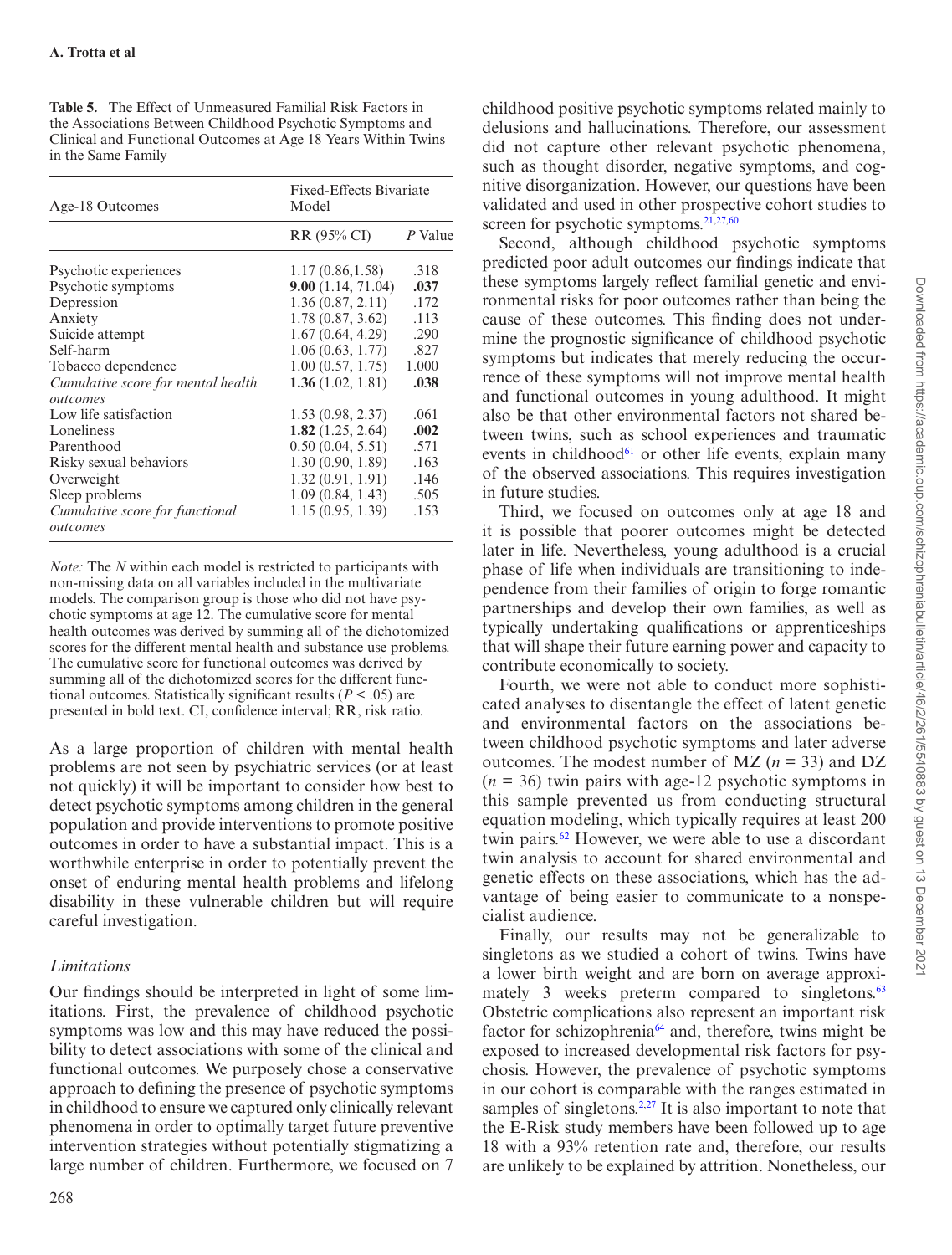findings may have limited generalizability to other countries, particularly low-income countries, where prevalence rates of subthreshold psychotic phenomena have been shown to differ.<sup>65</sup>

#### **Conclusions**

Our findings indicate that childhood psychotic symptoms are an early indicator of a range of mental health problems, self-injurious and physically harmful behaviors, obesity, and poor social functioning at the crucial transition to adulthood, independent of the potentially confounding effects of sex, socioeconomic deprivation, low IQ, and comorbid psychopathology. These early symptoms may, therefore, act as a useful way of identifying children who are at risk for an array of poor outcomes in young adulthood and who may benefit from preventive interventions. However, many of the associations between childhood psychotic symptoms and poor outcomes were explained by familial risk factors indicating that such interventions would need to be targeted at these factors rather than the psychotic symptoms themselves.

## **Supplementary Material**

Supplementary data are available at *Schizophrenia Bulletin* online.

## **Funding**

The E-Risk Study is funded by the UK Medical Research Council (G1002190). Additional support was provided by the National Institute of Child Health and Human Development (HD077482); the Jacobs Foundation; a National Institute of Health Research (NIHR) Maudsley BRC Preparatory Clinical Research Training Fellowship to A.T.; and an MQ Fellows Award (MQ14F40) and a British Academy Mid-Career Fellowship (MD\170005 to H.L.F.). L.A. is the Mental Health Leadership Fellow for the UK Economic and Social Research Council. C.P. was supported by the NIHR Biomedical Research Centre at the South London and Maudsley NHS Foundation Trust and King's College London. The views expressed are those of the authors and not necessarily those of the National Health Service, the National Institute for Health Research, or the Department of Health and Social Care.

#### **Acknowledgments**

We are grateful to the study mothers and fathers, the twins, and the twins' teachers for their participation. Our thanks to members of the E-Risk team for their dedication, hard work, and insights, the Nuffield Foundation, the Avielle Foundation, the UK Ministry of Justice, and CACI, Inc. Dr Trotta and Dr Fisher had full access to all the data in the study and take responsibility for the integrity of the data and the accuracy of the data analysis.

The authors have declared that there are no conflicts of interest in relation to the subject of this study.

#### **References**

- <span id="page-8-0"></span>1. Poulton R, Caspi A, Moffitt TE, Cannon M, Murray R, Harrington H. Children's self-reported psychotic symptoms and adult schizophreniform disorder: a 15-year longitudinal study. *Arch Gen Psychiatry.* 2000;57(11):1053–1058.
- <span id="page-8-4"></span>2. Kelleher I, Connor D, Clarke MC, Devlin N, Harley M, Cannon M. Prevalence of psychotic symptoms in childhood and adolescence: a systematic review and metaanalysis of population-based studies. *Psychol Med.* 2012;42(9):1857–1863.
- 3. Linscott RJ, van Os J. An updated and conservative systematic review and meta-analysis of epidemiological evidence on psychotic experiences in children and adults: on the pathway from proneness to persistence to dimensional expression across mental disorders. *Psychol Med.* 2013;43(6):1133–1149.
- 4. Pontillo M, De Luca M, Pucciarini ML, Vicari S, Armando M. All that glitters is not gold: prevalence and relevance of psychotic-like experiences in clinical sample of children and adolescents aged 8-17 years old. *Early Interv Psychiatry.* 2018;12(4):702–707.
- 5. Downs JM, Cullen AE, Barragan M, Laurens KR. Persisting psychotic-like experiences are associated with both externalising and internalising psychopathology in a longitudinal general population child cohort. *Schizophr Res.* 2013;144(1-3):99–104.
- <span id="page-8-1"></span>6. Polanczyk G, Moffitt TE, Arseneault L, et al. Etiological and clinical features of childhood psychotic symptoms: results from a birth cohort. *Arch Gen Psychiatry.* 2010;67(4):328–338.
- <span id="page-8-5"></span>7. Kelleher I, Keeley H, Corcoran P, et al. Clinicopathological significance of psychotic experiences in non-psychotic young people: evidence from four population-based studies. *Br J Psychiatry.* 2012;201(1):26–32.
- <span id="page-8-7"></span>8. Fisher HL, Caspi A, Poulton R, et al. Specificity of childhood psychotic symptoms for predicting schizophrenia by 38 years of age: a birth cohort study. *Psychol Med.* 2013;43(10):2077–2086.
- 9. Davies J, Sullivan S, Zammit S. Adverse life outcomes associated with adolescent psychotic experiences and depressive symptoms. *Soc Psychiatry Psychiatr Epidemiol.* 2018;53(5):497–507.
- 10. Healy C, Campbell D, Coughlan H, Clarke M, Kelleher I, Cannon M. Childhood psychotic experiences are associated with poorer global functioning throughout adolescence and into early adulthood. *Acta Psychiatr Scand.* 2018;138(1):26–34.
- <span id="page-8-6"></span>11. Healy C, Brannigan R, Dooley N, Coughlan H, Clarke M, Kelleher I, Cannon M. Childhood and adolescent psychotic experiences and risk of mental disorder: a systematic review and meta-analysis. *Psychol Med.* 2019. doi: 10.1017/ S0033291719000485.
- 12. Kelleher I, Devlin N, Wigman JT, et al. Psychotic experiences in a mental health clinic sample: implications for suicidality, multimorbidity and functioning. *Psychol Med.* 2014;44(8):1615–1624.
- <span id="page-8-2"></span>13. Patel V, Flisher AJ, Hetrick S, McGorry P. Mental health of young people: a global public-health challenge. *Lancet.* 2007;369(9569):1302–1313.
- <span id="page-8-3"></span>14. Cotton SM, Lambert M, Schimmelmann BG, et al. Gender differences in premorbid, entry, treatment, and outcome characteristics in a treated epidemiological sample of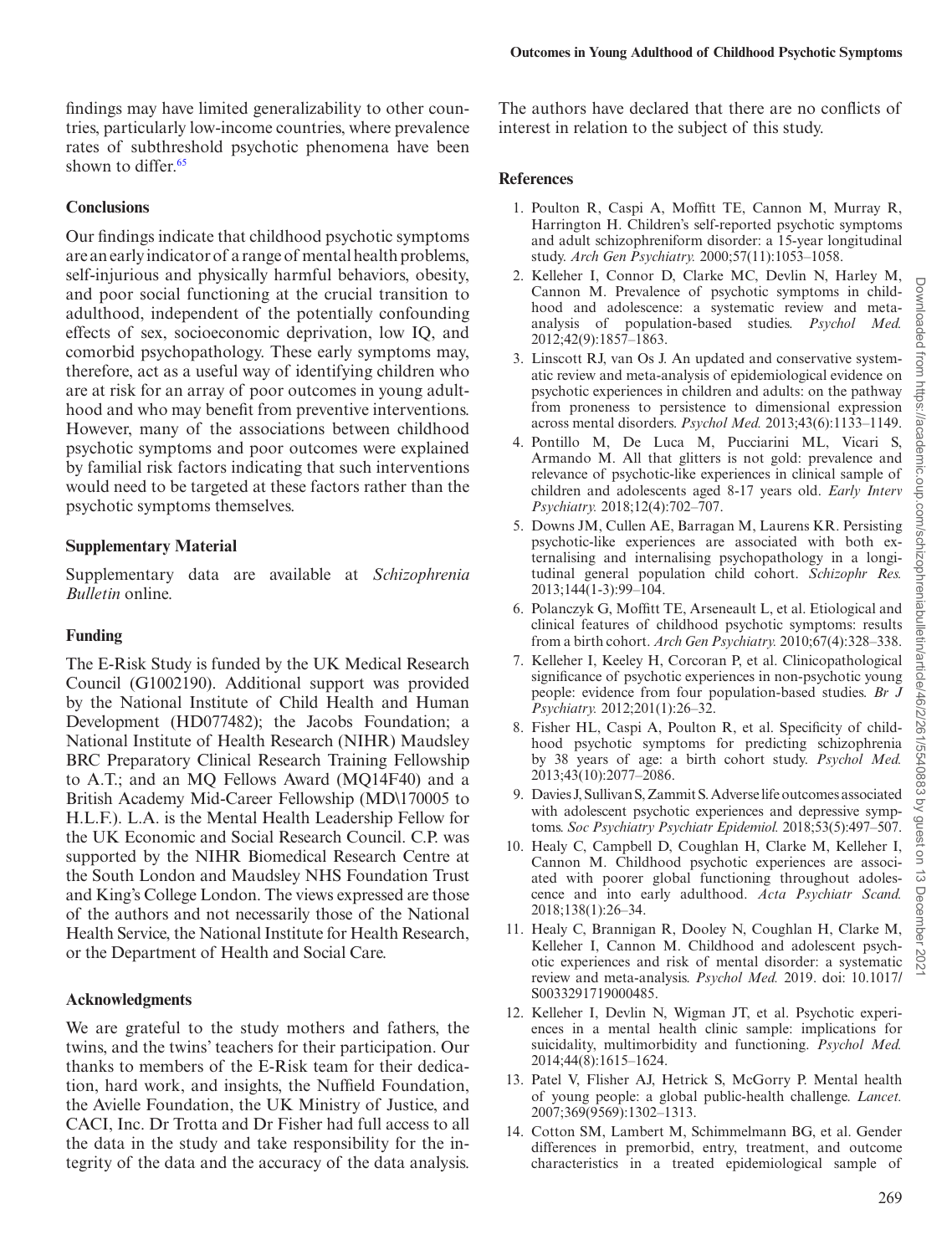661 patients with first episode psychosis. *Schizophr Res.* 2009;114(1-3):17–24.

- <span id="page-9-0"></span>15. Dickson H, Cullen AE, Jones R, et al. Trajectories of cognitive development during adolescence among youth at-risk for schizophrenia. *J Child Psychol Psychiatry.* 2018;59(11):1215–1224.
- <span id="page-9-1"></span>16. Zammit S, Lewis G, Rasbash J, Dalman C, Gustafsson JE, Allebeck P. Individuals, schools, and neighborhood: a multilevel longitudinal study of variation in incidence of psychotic disorders. *Arch Gen Psychiatry.* 2010;67(9):914–922.
- 17. Agnew-Blais JC, Polanczyk GV, Danese A, Wertz J, Moffitt TE, Arseneault L. Young adult mental health and functional outcomes among individuals with remitted, persistent and late-onset ADHD. *Br J Psychiatry.* 2018;213(3):526–534.
- 18. Harrington R, Bredenkamp D, Groothues C, Rutter M, Fudge H, Pickles A. Adult outcomes of childhood and adolescent depression. III. Links with suicidal behaviours. *J Child Psychol Psychiatry.* 1994;35(7):1309–1319.
- <span id="page-9-18"></span>19. Wertz J, Agnew-Blais J, Caspi A, et al. From childhood conduct problems to poor functioning at age 18 years: examining explanations in a longitudinal cohort study. *J Am Acad Child Adolesc Psychiatry.* 2018;57(1):54–60.e4.
- <span id="page-9-2"></span>20. Asarnow RF, Nuechterlein KH, Fogelson D, et al. Schizophrenia and schizophrenia-spectrum personality disorders in the first-degree relatives of children with schizophrenia: the UCLA family study. *Arch Gen Psychiatry.* 2001;58(6):581–588.
- <span id="page-9-3"></span>21. Zavos HM, Freeman D, Haworth CM, et al. Consistent etiology of severe, frequent psychotic experiences and milder, less frequent manifestations: a twin study of specific psychotic experiences in adolescence. *JAMA Psychiatry.* 2014;71(9):1049–1057.
- <span id="page-9-4"></span>22. Jaffee SR, Ambler A, Merrick M, et al. Childhood maltreatment predicts poor economic and educational outcomes in the transition to adulthood. *Am J Public Health.* 2018;108(9):1142–1147.
- <span id="page-9-5"></span>23. Rasic D, Hajek T, Alda M, Uher R. Risk of mental illness in offspring of parents with schizophrenia, bipolar disorder, and major depressive disorder: a meta-analysis of family high-risk studies. *Schizophr Bull.* 2014;40(1):28–38.
- <span id="page-9-6"></span>24. Trouton A, Spinath FM, Plomin R. Twins early development study (TEDS): a multivariate, longitudinal genetic investigation of language, cognition and behavior problems in childhood. *Twin Res.* 2002;5(5):444–448.
- <span id="page-9-7"></span>25. Moffitt TE; E-Risk Study Team. Teen-aged mothers in contemporary Britain. *J Child Psychol Psychiatry.* 2002;43(6):727–742.
- <span id="page-9-8"></span>26. Odgers CL, Caspi A, Bates CJ, Sampson RJ, Moffitt TE. Systematic social observation of children's neighborhoods using Google Street View: a reliable and cost-effective method. *J Child Psychol Psychiatry.* 2012;53(10):1009–1017.
- <span id="page-9-9"></span>27. Horwood J, Salvi G, Thomas K, et al. IQ and non-clinical psychotic symptoms in 12-year-olds: results from the ALSPAC birth cohort. *Br J Psychiatry.* 2008;193(3):185–191.
- <span id="page-9-10"></span>28. American Psychiatric Association. *Diagnostic and Statistical Manual of Mental Disorders*. 4th ed., Washington, DC: American Psychiatric Association; 1994.
- <span id="page-9-11"></span>29. American Psychiatric Association. *Diagnostic and Statistical Manual of Mental Disorders.* 5th ed. Washington, DC: American Psychiatric Association; 2013.
- <span id="page-9-12"></span>30. Robins LN, Cottler L, Bucholz KK, Compton W. *Diagnostic Interview Schedule for DSM-IV.* St Louis, MO: Washington University School of Medicine; 1995.
- <span id="page-9-13"></span>31. Loewy RL, Pearson R, Vinogradov S, Bearden CE, Cannon TD. Psychosis risk screening with the Prodromal Questionnaire—brief version (PQ-B). *Schizophr Res.* 2011;129(1):42–46.
- <span id="page-9-14"></span>32. Caspi A, Moffitt TE. All for one and one for all: mental disorders in one dimension. *Am J Psychiatry.* 2018;175(9):831–844.
- <span id="page-9-15"></span>33. Diener E, Emmons RA, Larsen RJ, Griffin S. The Satisfaction with Life Scale. *J Pers Assess.* 1985;49(1):71–75.
- <span id="page-9-16"></span>34. Zimet GD, Dahlem NW, Zimet SG, Farley GK. The Multidimensional Scale of Perceived Social Support. *J Pers Assess.* 1988;52:30–41.
- <span id="page-9-17"></span>35. Russell DW. UCLA Loneliness Scale (Version 3): reliability, validity, and factor structure. *J Pers Assess.* 1996;66(1):20–40.
- <span id="page-9-19"></span>36. Ramrakha S, Bell ML, Paul C, Dickson N, Moffitt TE, Caspi A. Childhood behavior problems linked to sexual risk taking in young adulthood: a birth cohort study. *J Am Acad Child Adolesc Psychiatry.* 2007;46(10):1272–1279.
- <span id="page-9-20"></span>37. Johnson AM, Wadsworth J, Wellings K, Field J. *Sexual Attitudes and Lifestyle*. Oxford: Blackwell; 1994.
- <span id="page-9-21"></span>38. UK Office for National Statistics (ONS). *Childbearing for Women Born in Different Years*. London, UK: ONS; 2016.
- <span id="page-9-22"></span>39. UK Office for National Statistics (ONS). *UK Estimate of Young People Not in Education, Employment or Training*. London, UK: ONS; 2013.
- <span id="page-9-23"></span>40. Heatherton TF, Kozlowski LT, Frecker RC, Fagerström KO. The Fagerström Test for Nicotine Dependence: a revision of the Fagerström Tolerance Questionnaire. *Br J Addict.* 1991;86(9):1119–1127.
- <span id="page-9-24"></span>41. Buysse DJ, Reynolds CF III, Monk TH, Berman SR, Kupfer DJ. The Pittsburgh Sleep Quality Index: a new instrument for psychiatric practice and research. *Psychiatry Res.* 1989;28(2):193–213.
- <span id="page-9-25"></span>42. Casement MD, Harrington KM, Miller MW, Resick PA. Associations between Pittsburgh Sleep Quality Index factors and health outcomes in women with posttraumatic stress disorder. *Sleep Med.* 2012;13(6):752–758.
- <span id="page-9-27"></span>43. Sattler JM. *Assessment of Children: WISC-III and WPPSI-R Supplement*. San Diego, JM: Sattler; 1992.
- <span id="page-9-28"></span>44. Trzesniewski KH, Moffitt TE, Caspi A, Taylor A, Maughan B. Revisiting the association between reading achievement and antisocial behavior: new evidence of an environmental explanation from a twin study. *Child Dev.* 2006;77(1):72–88.
- <span id="page-9-29"></span>45. Milne BJ, Moffitt TE, Crump R, et al. How should we construct psychiatric family history scores? A comparison of alternative approaches from the Dunedin Family Health History Study. *Psychol Med.* 2008;38(12):1793–1802.
- <span id="page-9-30"></span>46. Kovacs M. *Children's Depression Inventory (CDI) Manual*. North Tonawanda, NY: Multi-Health Systems; 1992.
- <span id="page-9-31"></span>47. March JS, Parker JD, Sullivan K, Stallings P, Conners CK. The Multidimensional Anxiety Scale for Children (MASC): factor structure, reliability, and validity. *J Am Acad Child Adolesc Psychiatry.* 1997;36(4):554–565.
- <span id="page-9-32"></span>48. Kim-Cohen J, Moffitt TE, Caspi A, Taylor A. Genetic and environmental processes in young children's resilience and vulnerability to socioeconomic deprivation. *Child Dev.* 2004;75(3):651–668.
- <span id="page-9-26"></span>49. StataCorp. *Stata Statistical Software: Release 15.* College Station, TX: StataCorp LLC; 2017.